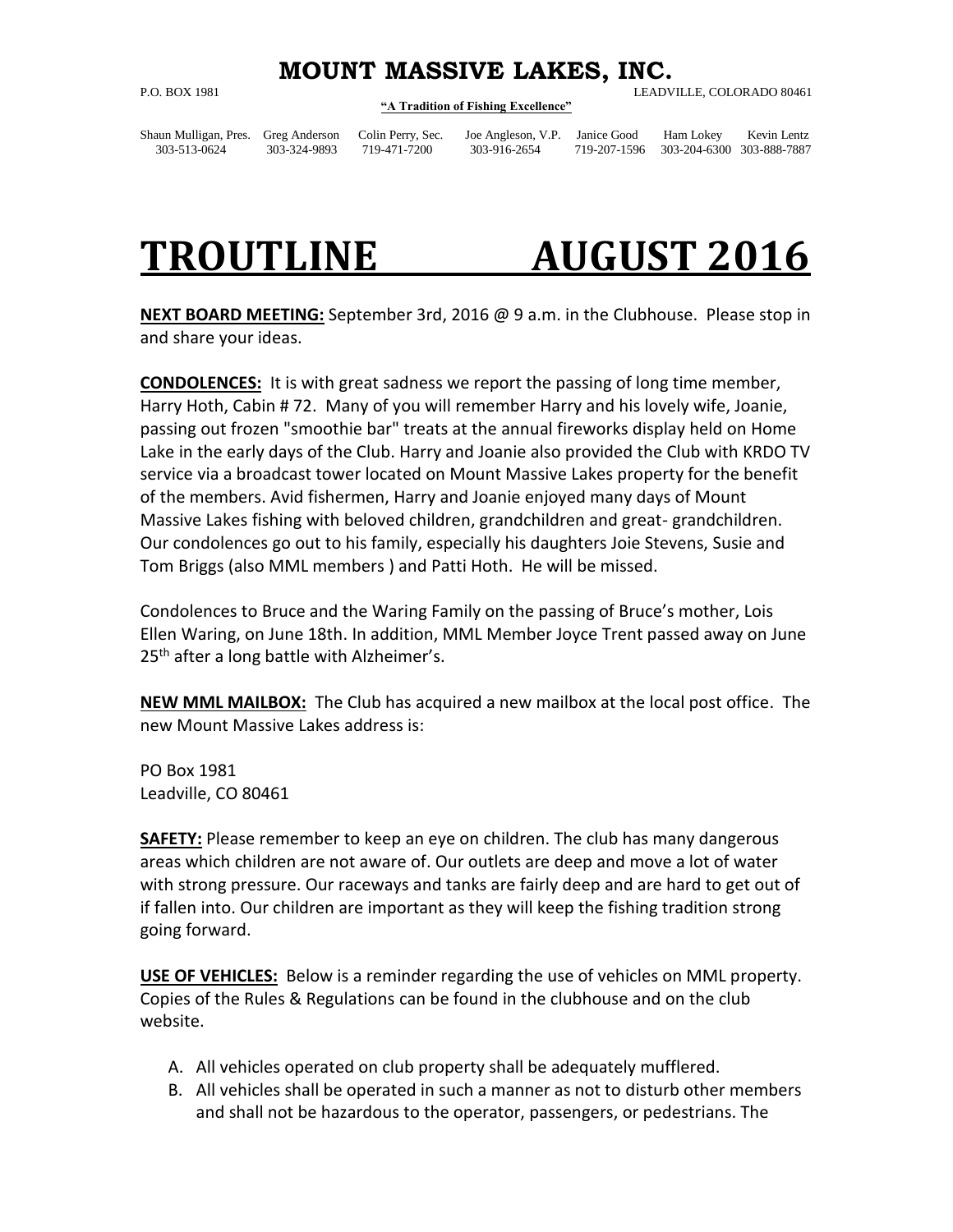maximum speed limit of 20 MPH, (10 MPH on dikes or dams) shall not be exceeded and good safe driving practices shall be observed at all times.

- C. Vehicles shall not be driven in repetitious paths on club property at any time.
- D. There shall be no racing on club property.
- E. Vehicles shall be driven only on existing club roads. Existing club roads are defined as those maintained by the club. It shall be the member's responsibility to check to determine if any road is considered an existing club road.
- F. Penalties for failure to observe these rules are as follows:
	- 1. First offense letter of warning from the Board of Directors.
		- 2. Second offense appearance before the Board of Directors with a fine up to \$25.00.
	- 3. Third offense appearance before the Board of Directors with a fine of \$50.00 and possible suspension of fishing privileges.

**FIRES:** With the recent and ongoing fires throughout the state, Lake County has been placed into the Stage 1 Fire Restriction. For more information about the Stage 1 Fire Restriction please visit [www.lakecountyco.com](http://www.lakecountyco.com/) and click on the Emergency Management home page.

Open fires including camp fires are not permitted at MML unless in an approved container. An approved container shall be made of non-combustible material such as steel, concrete, or stone (or other material as approved by the Lake County Fire Authority) and shall be completely shielded on the bottom with brick and/or rock encircling the entire fire pit with no gaps on all sides. All containers must have a spark arrestor (screen) covering the top constructed of woven or welded 12 gage (or heavier) wire with openings not to exceed  $\frac{1}{4}$ . This information is also located in the clubhouse and on the MML website.

**FORMER CLUB EMPLOYEE, CAROL SMITH:** Many of our members will remember the smiling face of Carol Smith, who manned the office at the Club for many years, selling guest permits and regaling members with stories of life in Leadville as the wife of local rancher and veterinarian, Bernard Smith. Carol and her daughter Vicki Schehrer recently stopped by to visit John and Pat Jones, including other members and staff. She is doing great and still has her wittiness! She spent a week at the ranch before returning to Oregon with her daughter Kate. At this time, Carol is staying with her daughter, Kate, in Gold Beach, OR. She loves hearing from members and former members, so if you would like to drop her a line you can do so in care of:

**Bortons** PO Box 1082 Gold Beach, OR 97444 Please visit the club website periodically for the latest information and current address for Carol.

**2016 CATCHABLE STOCKING:** Our last stocking will be on Monday, August 8<sup>th</sup>. We have 1,901 catchable cutbows to stock, which will put us at 11,926 catchable fish stocked this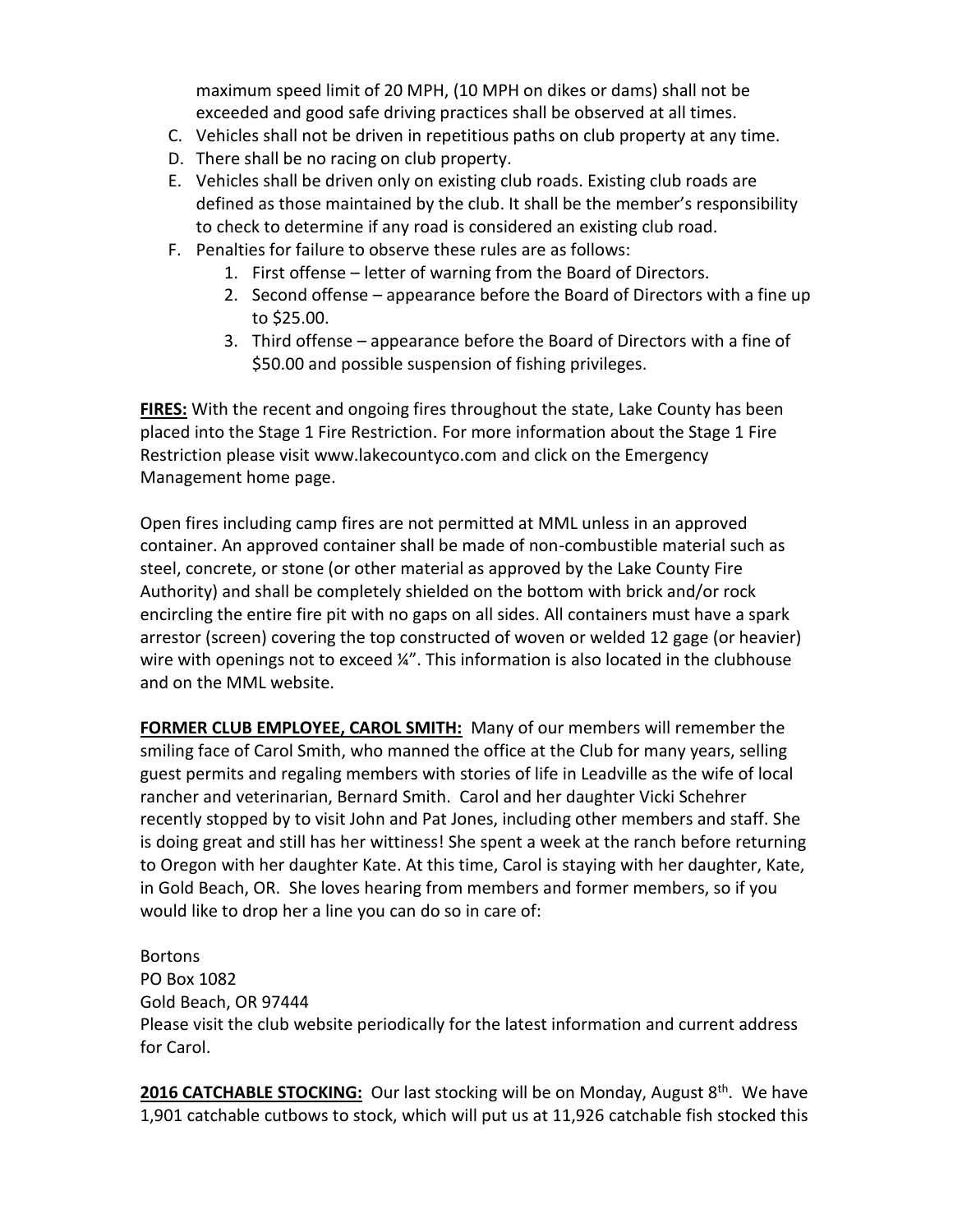summer, 3,037 more than last year. These cutbows are 16.5" and weigh 1.8 pounds. If you would like to help stock, please contact Brent at 719-293-5441.

**2017 KAMLOOPS RAINBOWS:** We currently have 19,545 and they are 12.5", which is slightly larger than what the 2016 rainbows were at this time last year. These fish will be grown for the remainder of the summer to become our catchables in 2017, then we will hold back 2,500 for our super catchable program in 2018. Although there has been minimal signs of gill lice, these fish will be part of our 2016 INAD-SLICE program. This program controls gill lice, a problematic parasite that attacks our rainbow trout. For more information about this program, please see the attachment under the Managers Corner section of the club website. These fish are currently in Pasture Pond, Rainbow Pond, and New Pond.

**2018 TRIPLOID RAINBOWS:** Our triploids are healthy and growing fast. They are already 8" long. We currently have 28,459. We will grade these fish during the first week of August. Grading allows us to keep the bigger fish, keep uniform size, and gives us an accurate number of remaining fish. We will keep 24,000 after we grade, which are additional fish compared to previous years. This will help mitigate with winter predation from bald eagles and coyotes, and cold water disease when the ice comes off next spring. We will put these fish into Jones Pond, Pond 1, and Hatchery Pond for the winter. The water temperatures have been steady and this summer has provided us with great temperatures to grow these fish fast and also keep them healthy. As these fish keep growing, we will continue to move them into more ponds to keep them thinned out and healthy.

**2016 BROWN TROUT:** We stocked our brown trout fingerlings on July 12<sup>th</sup>. They were 3" long and 2,545 went into Lakes 6,8,9,10,12,15,18, and 20. You can expect to start catching these fish in 2017.

**2016 TIGER TROUT:** We stocked our tiger trout fingerlings on July 14<sup>th</sup>. They were 3" long and we put 800 into Lakes 2,15,21, and 26. We had an additional 1,000 tiger trout left over so we decided to stock them out into Lakes with high numbers of stunted brook trout to help reduce the population and also grow big tiger trout to provide more opportunities for unique fishing in the next few years.

**WELCOME NEW MEMBERS:** Please welcome new members to MML. Andrew and Jennifer Welch recently purchased Cabin 70 from Jack Landis. Michael Perry purchased Cabin 108 from Donald Enright in May. Also, Don and Jennifer Holmgren purchased Cabin 145 from Bob and Pam Tatro in May.

**19" RULE:** Please remember, beginning in 2013 the MML rule to allow harvest of one (1) fish over 19" has been amended. Drought conditions in 2012 and 2013 resulted in the loss of the super catchable program which produced most of these of fish. The super catchable program will be resurrected. However, fish 19" or larger cannot be produced until 2017. **Therefore all fish 19'' or larger must be returned to the water immediately.** If you see anyone violating this rule, please get the badge number and notify staff at 719-293-5441 or 719-293-5423.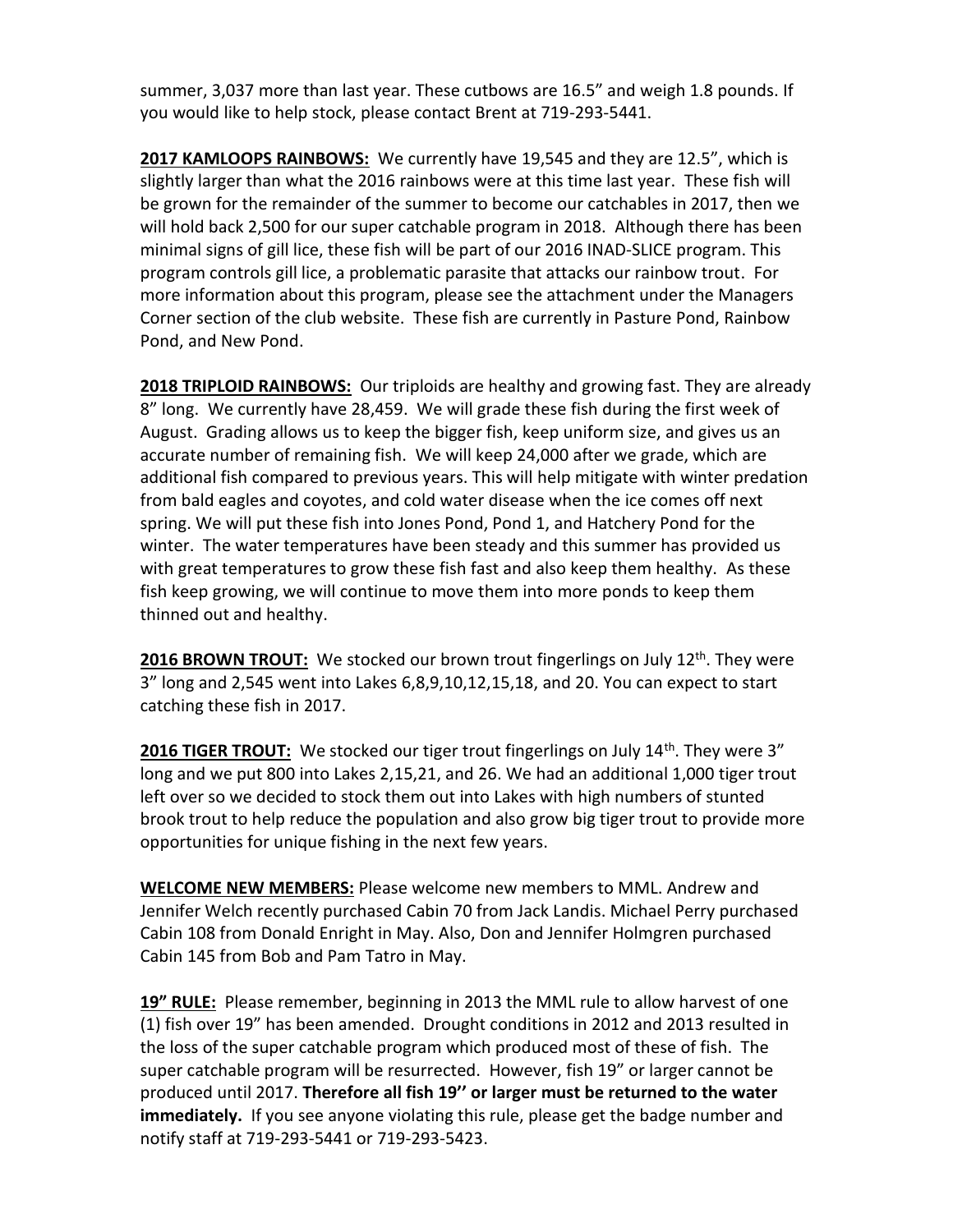**NO BAG LIMIT:** In an effort to utilize trout that will not survive throughout the winter, bag limits on rainbow trout, less than 19" in length, will be suspended beginning September 6, 2016. Please harvest rainbow trout until the fishing season closes at "ice on".

Rainbow trout that remain in our lakes after "ice on" experience an 85% mortality rate over the winter. High numbers of fish, low winter water flows, and extreme ice cover produce poor habitat conditions. Harvesting most of the rainbow trout will improve habitat quality and increase survivability of the remaining fish.

**SCRAP WOOD PILE:** Jim Tims and Greg Brunjak are beginning a new program for recycling scrap wood (building material). If you have scrap wood and are looking to get rid of it after completing a project or just cleaning around your cabin, please put it in the designated pile which is located in the south west corner of the boneyard. Instead of throwing these items in the burn pile, which is prohibited, putting them in the boneyard pile allows members who may have a use for the scrap wood to take it at their own convenience. If you have any questions about what can and cannot be put in the pile, please contact Jim Tims or Greg Brunjak.

**WATER FLOWS:** We are currently still taking our full 8 CFS water right. All the lakes are full and we are still running the entire water system. With warm temperatures, the water is rapidly declining. We stopped bypassing water into Union Creek on August 1<sup>st</sup>. We expect to be running under 8 CFS within the next week. Once the water drops below 6 CFS, we will shut off HRD. We hope for a cool, rainy fall to keep our fish healthy going into the winter.

FOR SALE LIST: Is no longer part of the "Troutline" but is located on the MML website. Please contact Shaun Mulligan (303-513-0624) if you wish to list a membership or other items for sale.

**LOST AND FOUND:** The table located next to the guest badge box is for lost and found. Please place found items on the table for members to claim.

**MML WEBSITE:** If you have not had a chance to check out the new website, please do so at mountmassivelakes.org, password Fishing1. The "for sale section is now up and running and also check for updates in the "Managers Corner" section for the latest news and recent activity from MML staff. The website will also provide information such as fishing status, club updates, BOD meeting dates/times/locations, annual meeting date/time, and previous club material such as Troutline. We would like to thank BOD member Gregg Anderson for all the great work he has done to make this new website successful and current.

**MML VEHICLE WINDOW STICKERS:** We have new MML stickers (old ones don't need to be replaced) for members to place on the window of their vehicles. Please stop by the office next time you're at the Club if you would like one.